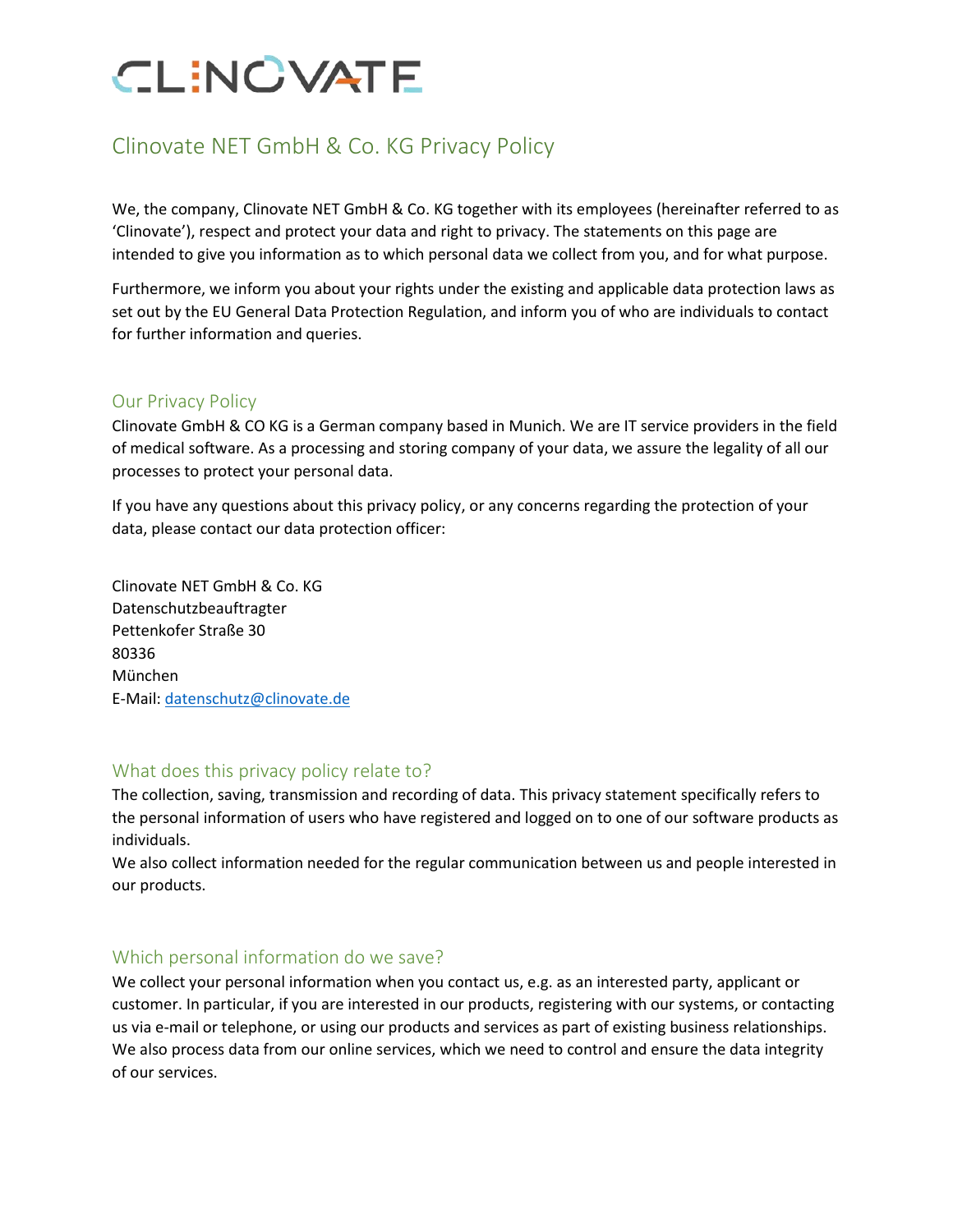### Registration on our website

When registering for the use of our personalized services, some personal data will be collected depending on the user's role. If you are registered with us, you can access contents and services that we only offer to registered users. Registered users also have the option of changing or deleting the data specified during the registration at any time. Of course, we also provide you with information about the personal data we hold about you at any time. We are happy to correct or delete any data specific to you at your request, as far as no statutory storage requirements contradict this action. To contact us with such a request, please use the contact details provided at the top of this this privacy policy document.

### SSL Encryption

To protect the security of your information during transmission, we use state-of-the-art encryption techniques (such as SSL) over HTTPS.

### Comments left by users

In addition to this information, including the date of their creation and the username previously selected by the website visitor are also stored on our website. This is for our security, as we may be prosecuted for any illegal content on our website, even if it was created by users.

### **Newsletters**

Newsletters are shared based on your explicit consent, and we will periodically send you our newsletter or equivalent information via e-mail to your specified email address. At the receipt of the newsletter, the indication of your E-Mail address is sufficient. When you sign up to receive our newsletter, the data you provide will be used exclusively for this purpose. Subscribers can also be notified of circumstances via email which is relevant to the service or the registration (for example, changes to the newsletter offer or technical conditions). For an effective registration, you need a valid e-mail address. In order to verify that an application was actually made by the owner of an e-mail address, we use the "Double optin" procedure. For this purpose, we log the order of the newsletter, the dispatch of a confirmation email and the receipt of the requested answer. Further data is not collected. The data will be used exclusively for the newsletter and not forwarded to third parties. You may revoke your consent to the storage of your personal data and its use for the newsletter dispatch at any time. Each newsletter contains a link to this. In addition, you can unsubscribe at any time directly on this website or tell us your request via the contact information given at the end of this Privacy Notice.

### Contact form

For questions of any kind by e-mail or contact form with us in contact, give us for the purpose of your voluntary consent. This requires the specification of a valid e-mail address. This serves to assign the request and the subsequent answering of the same. The specification of further data is optional. The information you provide will be stored for the purpose of processing the request and for possible followup questions.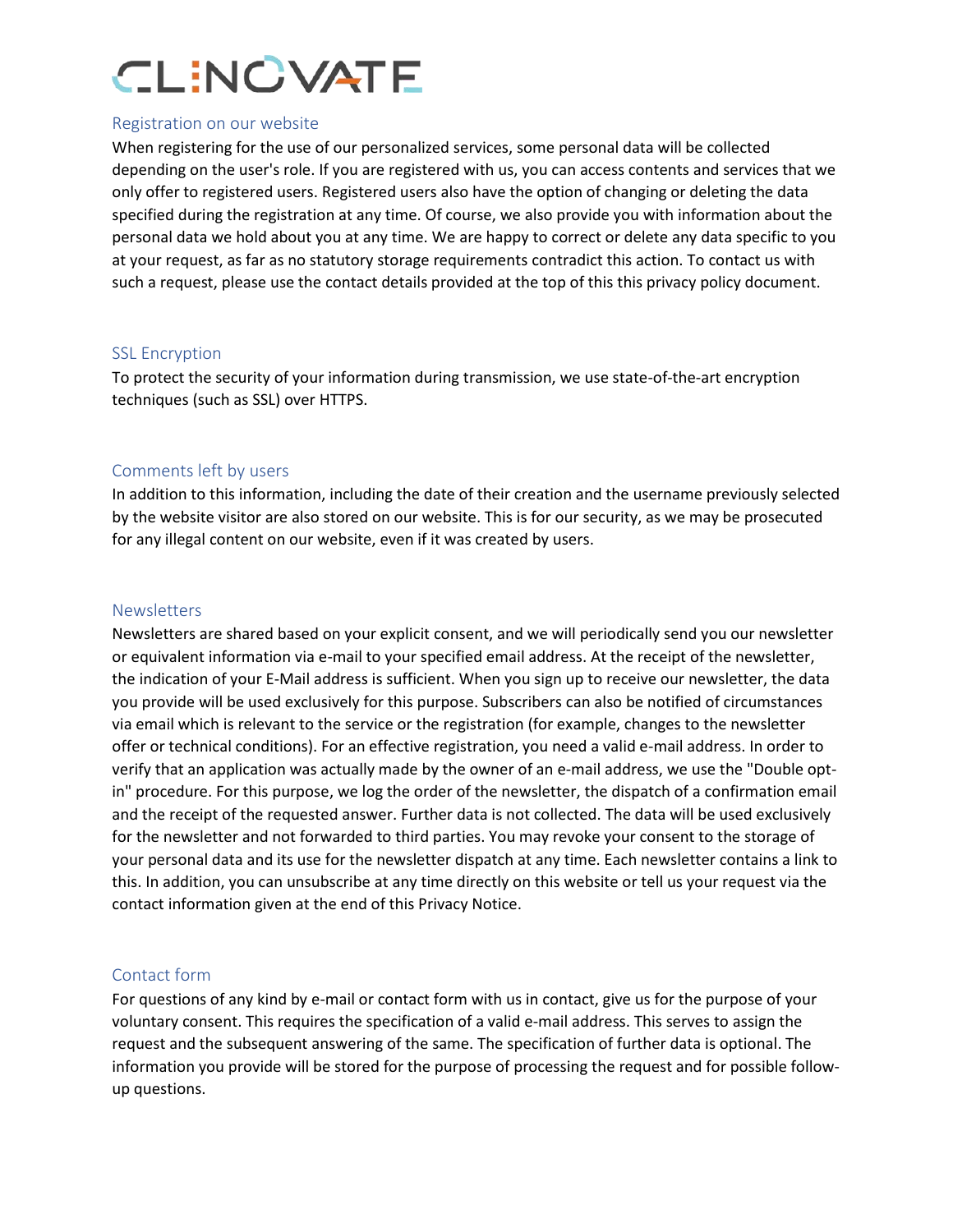Upon completion of the request you have made, personal data will be automatically deleted.

Depending on the role of the user, we will store the following personal information in our systems:

- **personal Identification**
	- e.g. first and last name, address, e-mail address, telephone
- **employer-related data** e.g. name of employer, address, e-mail address, telephone
- **bank account** e.g. Bank Name, IBAN, BIC, Account Owner
- **Connection Data** e.g. IP addresses, log data.

### What we use your data for?

### We use your data to enable you to take advantage of our products and services.

In order to fulfil our contracts, we must process your data.

This also applies to pre-contractual information provided to us as part of registration. The purposes of data processing depend on the particular product and user role you are using (e.g. Electronic Data Capture System as **SPONSOR**, **CRO** or **CENTER**).

### Execution of the contractual relationship

To complete your registration and thus establish the contractual relationship, we require your address, telephone number, and e-mail address to contact you.

After your successful registration and initial registration, further data may be requested from us, regardless of the user role assigned to you. For example, we accept order data for the processing of payment services and, according to the order, transfer payment data to **SPONSOR**, **CRO** and the **CENTER**  (payee).

**CENTERS** must establish a Primary Investigator (PI) in studies. The personal data of the PI are legally stored with the recognition of the role and duties of a PI.

### What is specifically analysed and processed by Clinovate?

We process your personal data in order to unmistakably associate the input you make with our systems with your person. Based on your IP address, we analyse the results of login protocols and log files of our web services in order to ensure the efficiency and functional safety of our applications and to comply with the requirements of Good Clinical Practice as well as the FDA.

We analyse information that we collect when visiting the website, in particular, we analyse incorrect access attempts and rights violations.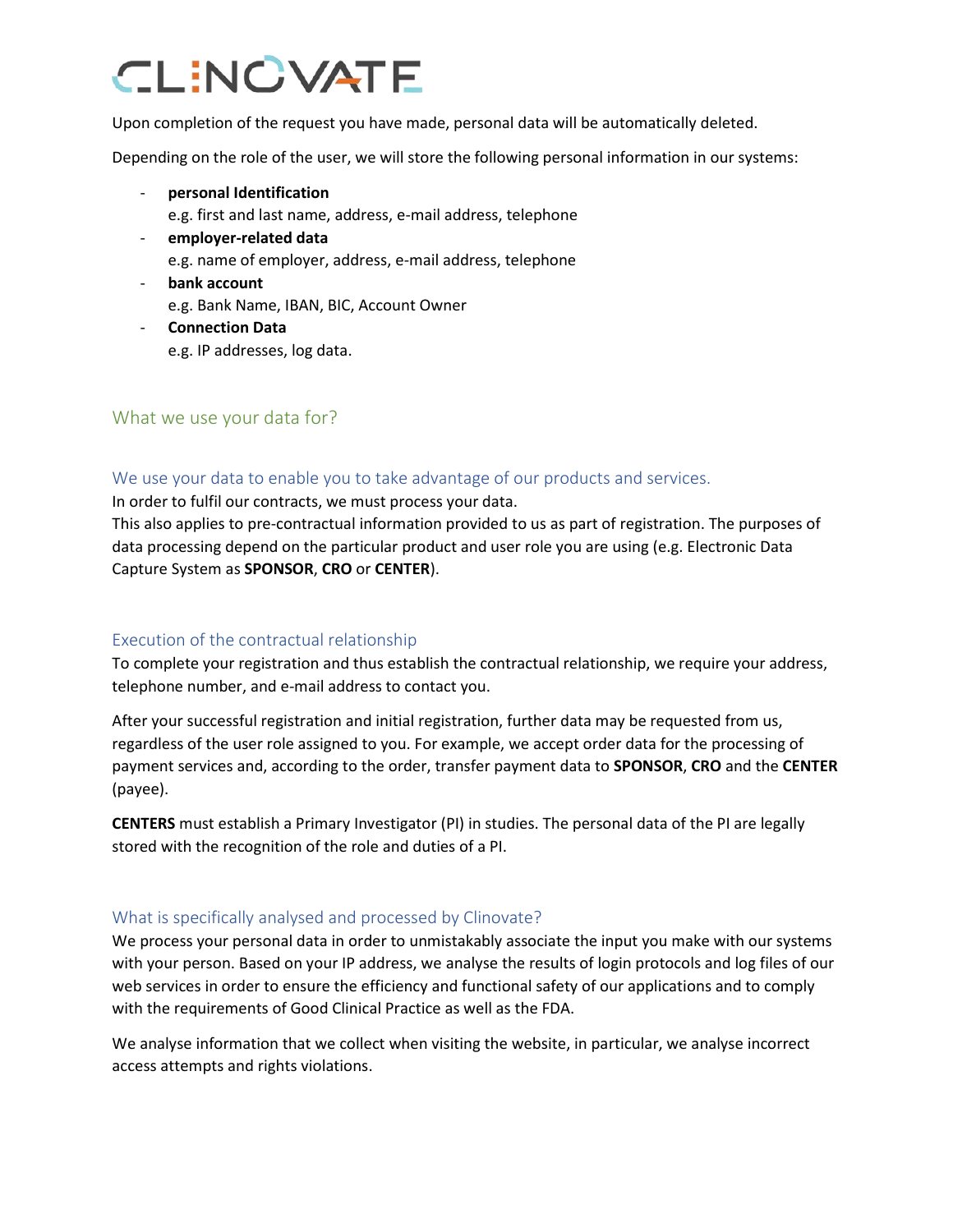### Measures for your safety

We use your personal information in the following cases: to protect you and the study data you enter against fraudulent activity and misuse of information. This may happen in some circumstances if you have been the victim of identity theft (e.g. phishing), your personal information has been disclosed or your computer has been hacked.

To ensure the IT security of our systems, in order to understand and document facts in the event of legal disputes.

### We use your data only with your consent

If you have given us consent to the processing of personal data for specific purposes, the processing of this data is lawful.

### You can revoke your consent at any time

This also applies to the revocation of declarations of consent that you submitted to us before the entry into force of the European Data Protection Regulation (GDPR), i.e. before 25 May 2018. The revocation of the consent does not affect the legality of the worked out until the revocation dates.

**We process your data due to legal requirements.**

### Who gets access to your information?

### Your personal information at Clinovate

Only those individuals who have access to your data to protect our legitimate interests or to fulfil our contractual and legal obligations will have access to your data.

### Your personal data outside Clinovate

We oblige ourselves to maintain the privacy of all personal data. We may only pass on this personal data if required by law or if you have given your consent.

A legal obligation to forward your personal data to external parties is particularly relevant for the following recipients: Public authorities, regulators and bodies such as law enforcement agencies, such as police, prosecutors, courts, lawyers, and notaries.

### To meet our contractual obligations, we cooperate with other companies

These are also required by law to obtain personal data from them to handle the required care.

The following companies are included:

**M-net Telekommunikations GmbH,** Emmy-Noether-Straße 2, 80992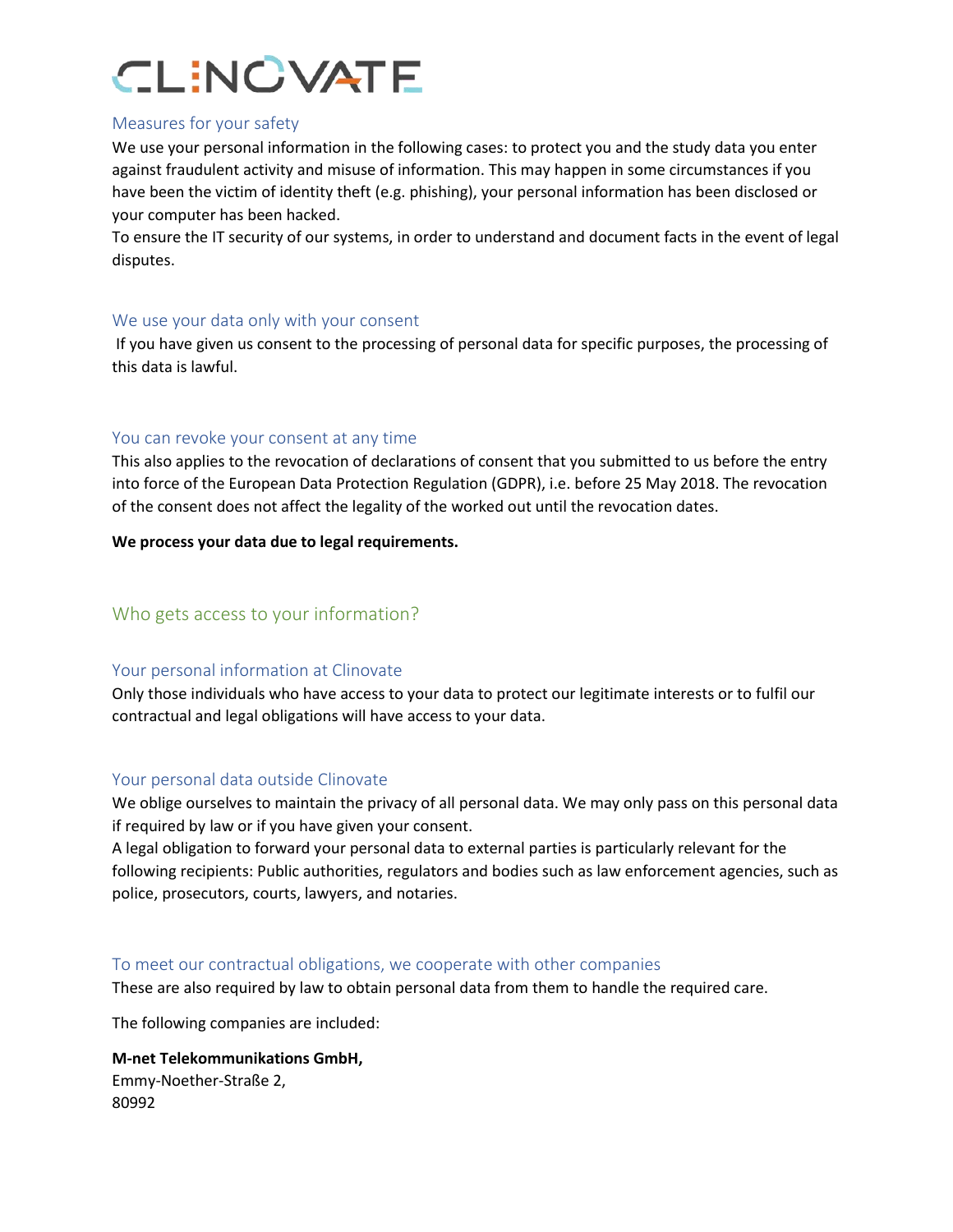Munich, Phone: +89 452000

- For the areas Internet connection, leased lines, telecommunications

### **MUC Research GmbH,**

Karlsplatz 8, 80335 Munich, Phone: +49 89 558703630

-For the areas Statistical Analyses, Study Coordination

**SPONSOR**: These data can be found in the imprint of the respective study page.

### Service providers who support us

Services employed by us may, for the purposes described above, receive data if they maintain data secrecy and comply with special confidentiality requirements. These can be, for example, companies in the categories of IT services, telecommunications or consulting.

Basically, we encrypt all communication as far as technically possible. In particular, telecommunications companies may have access to data originating from our systems, e.g. which we send by e-mail. We secure ourselves here by the query of standard processes in the companies. This does not apply to all telecommunication companies' Telecommunications secrecy § 88 Abs. 1 telecommunications law as well as in § 206 exp. 5 StGB, after which a prohibition of the unauthorized listening, suppression, utilization or disfiguring, of telecommunication (telex, telephone, radio, and telegraph) messages applies.

### **Under no circumstances will we sell personal information to third parties.**

### Your Rights

When you contact us, we will respond to all your questions as soon as possible.

In some cases, we cannot or may not provide any information. If legally permissible, we will always inform you promptly in this case of the reason for the refusal. You have the right to file a complaint.

What rights do you have as a prospect or customer of Clinovate when it comes to the processing of your data?

Details can be found in the respective provisions of the European General Data Protection Regulation (Articles 15 to 21):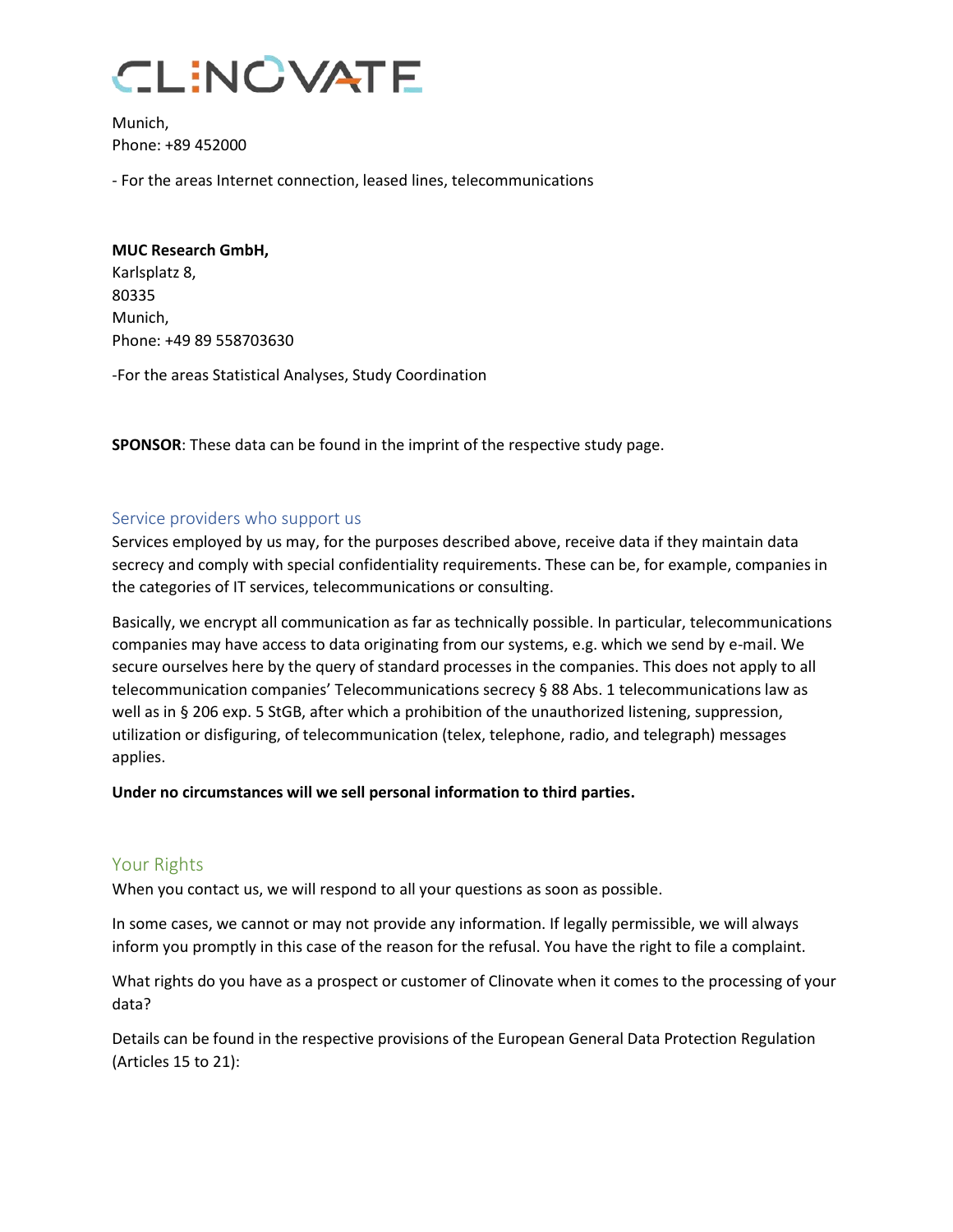### Your right to information and rectification

You may request information about your personal data processed by us. If your details are not (anymore) correct, you can request a correction. If your data is incomplete, you can request a completion.

If we have shared your information with third parties, we will inform those third parties about your correction - if required by law.

### Your right to delete personal information pertaining to you

Your retain the right to delete your personal data, and you may request the immediate deletion of your personal data for any of the following reasons:

If your personal data are no longer needed for the purposes for which they were collected,

if you revoke your consent and there is no other legal basis whatsoever,

If your personal information needs to be erased in order to comply with legal requirements.

please note that a claim to erasure depends on whether there is a legitimate reason regarding the further processing of data required.

### Your right to restrict the processing of your personal data

You retain the right to restrict the processing of your personal data You have the right to request a restriction on the processing of your personal data for one of the following reasons: If the accuracy of your personal data is disputed by you and we were able to verify the accuracy of the information If we no longer need your data for the purposes of processing, but you need them for assertion, exercise or defence against legal claims.

### Your right to object

We may process your data for legitimate interests or for the interest of the greater public. In these cases, you have the right to object to the processing of your data. Process data for legitimate interests or in the public interest.

### Your right to file a complaint

In these cases, you have the right to object to the processing of your data. Your right to object individual cases may be employed wherein you are not satisfied with our response to your request. In these cases, you are entitled to file a complaint with the Data Protection Officer of Clinovate, as well as with the responsible data protection supervisory authority.

You can always contact the supervisory authority responsible for you with a complaint.

Your competent supervisory authority depends on the state of your domicile, your work or the alleged infringement.

A list of regulators (for the non-public sector) with address can be found at: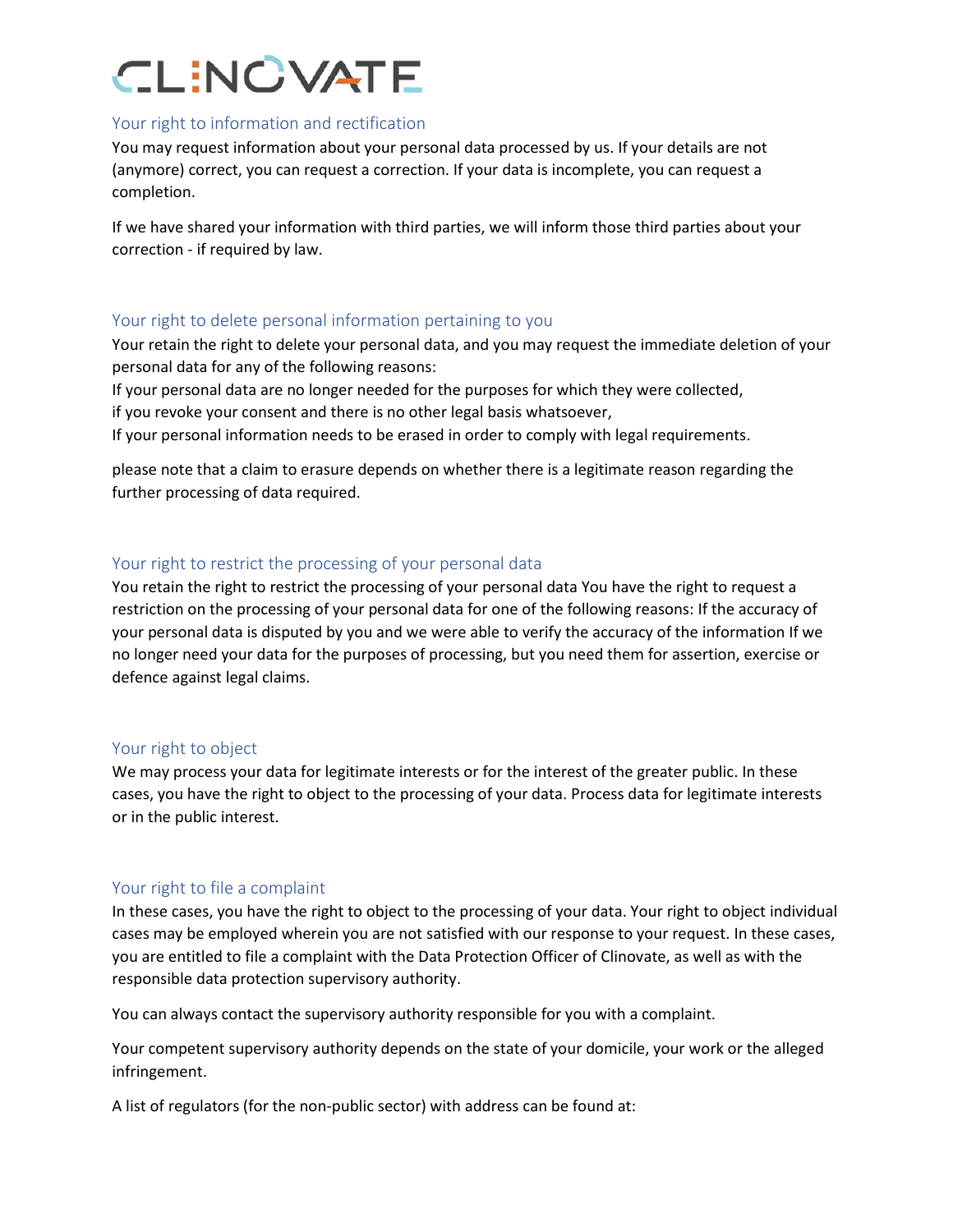[https://www.bfdi.bund.de/DE/Infothek/Anschriften\\_Links/anschriften\\_links-node.html](https://www.bfdi.bund.de/DE/Infothek/Anschriften_Links/anschriften_links-node.html)

### Your right to data portability

You have the right to access all personal data, which we have received from you in a portable format.

### You are obliged to provide personal data

As part of our business relationship, we require the following personal information from you:

- Data required for the establishment and conduct of a business relationship
- Data necessary for the performance of the associated contractual obligations
- Data we are legally required to collect

Without such personal data, we are generally unable to conclude a enter or execute a contract with you. If you do not provide us with the necessary information and documents, we are entitled to discontinue any business relationship you are seeking with Clinovate.

Access to our systems can only be guaranteed if the required data sets are complete. The revocation of your data will block your access.

### For how long do we store your data

**We will not store your data for longer than we need for the respective processing purposes.** We adhere to the principles of data avoidance and data economy. Therefore, we only store your personal data for as long as is necessary to achieve the purposes mentioned here or as required by the various periods of storage provided by law.

If the data is no longer required for the fulfilment of contractual or legal obligations, these are deleted at regular intervals, unless their temporary storage is still necessary.

### When is this the case?

The fulfilment of commercial and tax retention obligations: In particular, the Commercial Code and the Tax Code are mentioned. The time limits for storage or documentation specified therein are **up to 10 years.** 

The receipt of evidence for legal disputes within the framework of the statutory limitation provisions: Civil law prescription periods can amount to **up to 30 years**, whereby the regular limitation period is three years.

Furthermore, the legal requirements for the retention of data from clinical studies and noninterventional studies amount to at **least 10 years** and can be **up to 30 years.** This data includes audit and trail data, i.e. data identifying who, when, how a record has changed.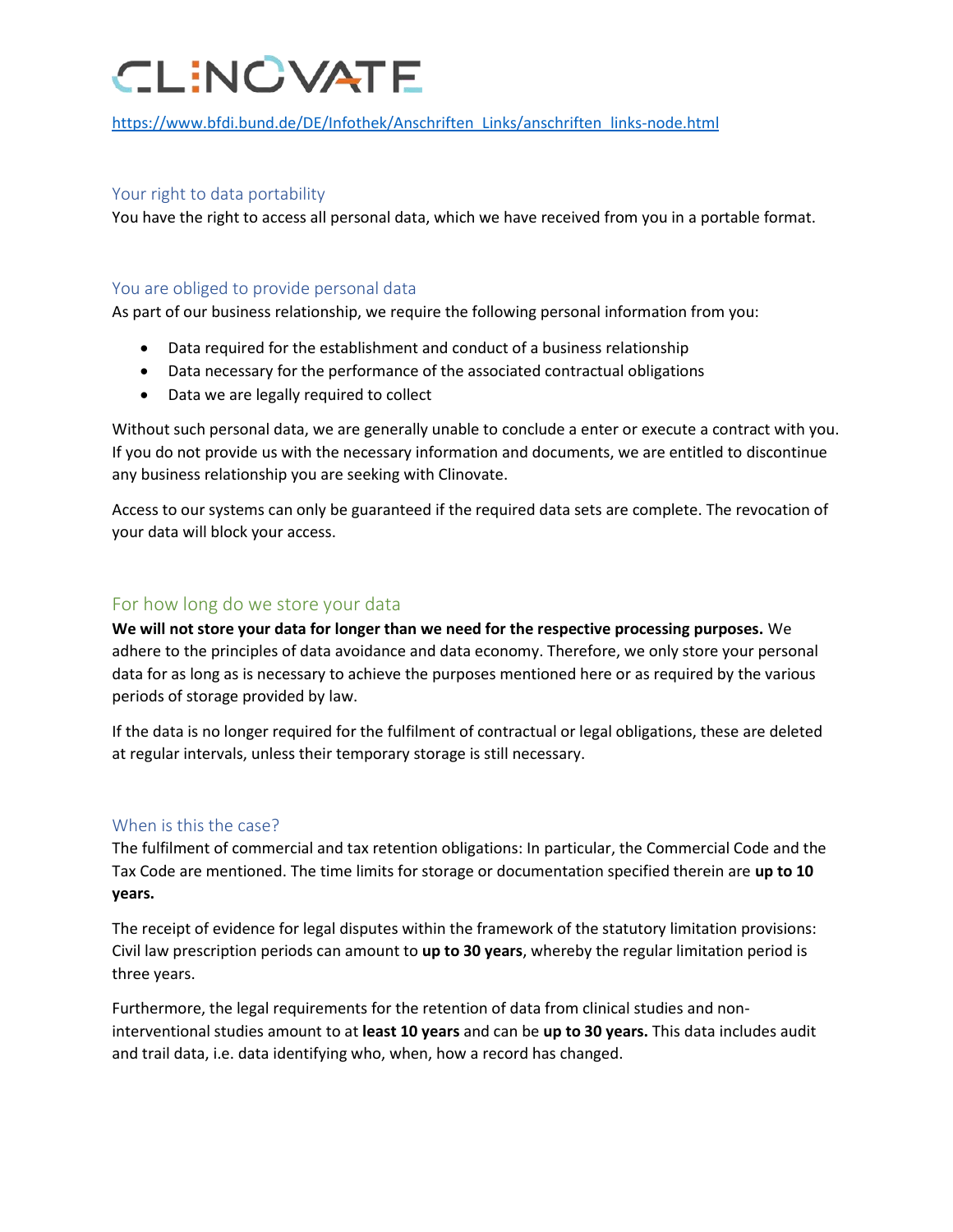### Information about your right to object

You have the right to object to the processing of your personal data for reasons that arise from your particular situation. The prerequisite for this is that the data processing takes place in the public interest or on the basis of a balance of interests. In the event of an objection, we will no longer process your personal data.

Unless we can demonstrate compelling legitimate grounds for the processing of those data that are in your interests, personal rights and interests predominate.

Or your personal data serves the assertion, exercise or defence of legal claims.

The objection can be free of form and should be directed to

Clinovate NET GmbH & CO KG Data Protection Officer Pettenkofer Str. 30 80336 München [datenschutz@clinovate.de](mailto:datenschutz@clinovate.de)

### What are Cookies?

The application of the Clinovate uses a Technology called "cookies".

A cookie is a small text file that is passed from a web server to your hard drive. Cookies help the site to provide additional functionality or help us to analyse the use of the website more accurately. A server may, for example, pass a cookie that requires you to provide your password only once during your visit to the site.

In cases where cookies are used, we do not collect personally identifiable information without their express consent. You can accept or decline cookies. Most internet browsers automatically accept cookies, but you can usually change your browser settings to refuse cookies, or you may receive a warning before saving a cookie. The application of the Clinovate uses cookies to retrieve your credentials from the login server (Identity Server) to pass on our internal systems.

### Web Analysis

Cookies are used to carry out the web analysis. Within them, we store exclusively pseudonymous data data from which a third party cannot derive any personal reference. The storage of names, addresses or other personal data remains unaffected.

The pseudonymised data serve exclusively to control our internet contents, to protect and to guarantee their perfect function.

**All data from this analysis as well as the pseudonymous data will in no case be sold to third parties.**